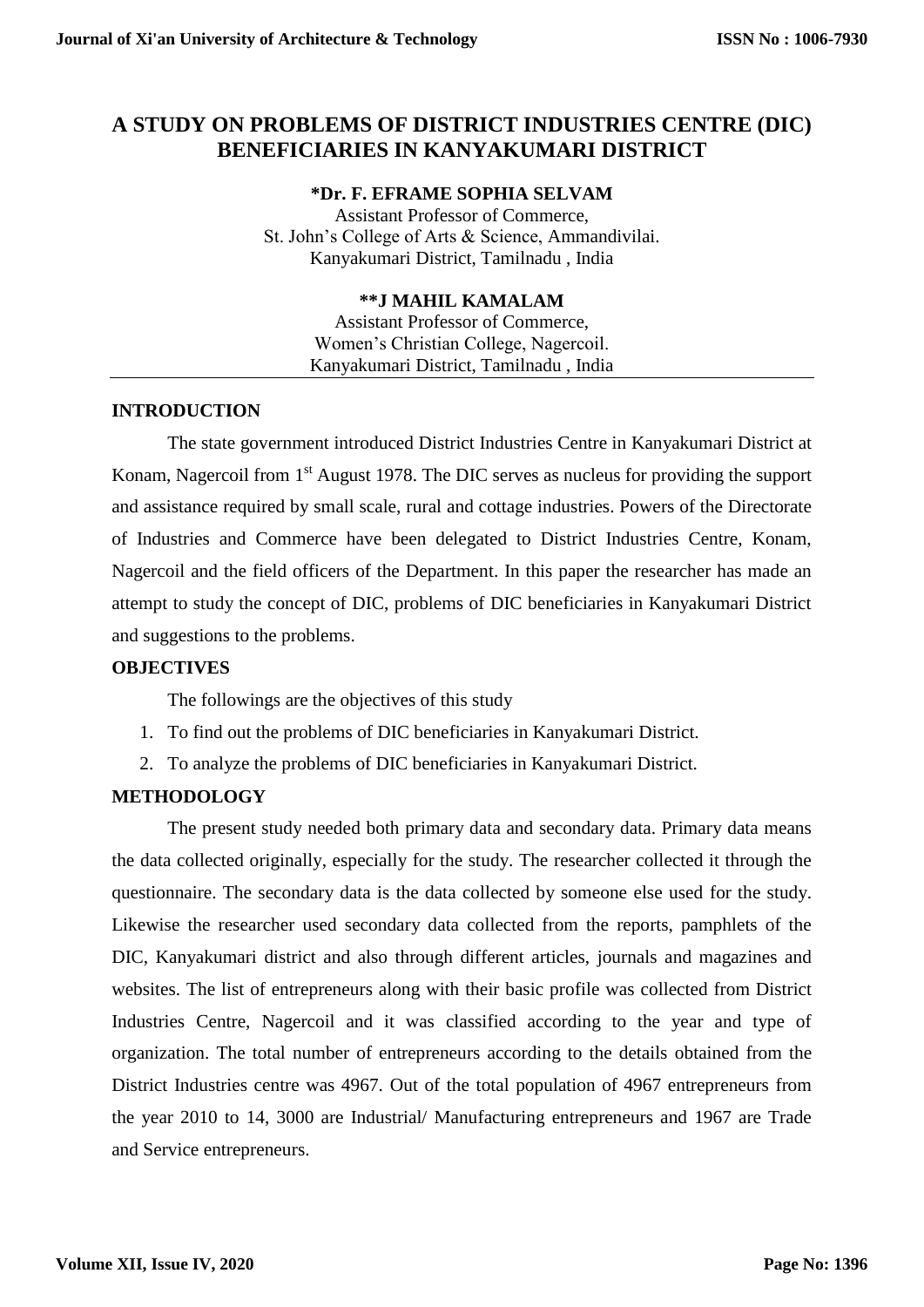This study employed a properly structured questionnaire, which was finalized after a through scrutiny of various questions by various experts. The questionnaire used in the study includes multiple- choice questions that helped the researcher to obtain the required qualitative data.

#### **PROBLEMS & ANALYSIS OF ENTREPRENEURS**

The problems of entrepreneurship can be divided into two groups.

### **INTERNAL AND EXTERNAL**

Internal problems are those, which are not influenced by the external forces. External problems are the problems which result from factors beyond the control of an entrepreneur like, the availability of power and other infrastructure facilities required for the smooth running of the enterprise. These two types of problems are not mutually exclusive but they are co-related. The analysis of data requires a number of closely related operations such as establishment of categories to raw data through coding, tabulation and drawing inferences. The problems faced by the selected entrepreneurs are as follows.

#### **LACK OF ADEQUATE CREDIT FACILITY**

Finance is the lifeblood of any business. Financial problem is the basic problem of all the entrepreneurs. Finance is not only essential to start an enterprise but also to carry out smoothly the day to day business affairs. Finance is needed at every stage of the business. Even though entrepreneurs are allowed certain percentage of their investment as loans and subsidy mostly the amount is very minimum to a business. Adequate and timely supply of credit facilities is an important problem. This is partly due to scarcity of capital and partly due to weak credit worthiness of the entrepreneurs.

The following table shows the opinion of the entrepreneurs on adequacy of credit facilities.

| <b>Response of</b>   | <b>Industry Sector</b> |                | <b>Trade and Service</b> |               | <b>Total</b>         |               |
|----------------------|------------------------|----------------|--------------------------|---------------|----------------------|---------------|
| the                  | No of                  | $\frac{6}{9}$  | No of                    | $\frac{6}{9}$ | No of                | $\frac{0}{0}$ |
| <b>Entrepreneurs</b> | <b>Entrepreneurs</b>   |                | <b>Entrepreneurs</b>     |               | <b>Entrepreneurs</b> |               |
| <b>Sufficiently</b>  | $\blacksquare$         | $\blacksquare$ | $\blacksquare$           | -             | $\blacksquare$       |               |
| <b>Adequate</b>      |                        |                |                          |               |                      |               |
| <b>Adequate</b>      | 124                    | 41.33          | 43                       | 21.83         | 167                  | 33.6          |
| <b>Inadequate</b>    | 176                    | 58.67          | 154                      | 78.17         | 330                  | 66.46         |
| <b>Total</b>         | 300                    | 100            | 197                      | 100           | 497                  | 100           |

**Table 1. Opinion of the Entrepreneurs on Adequacy of Credit Facilities** 

Source: Primary data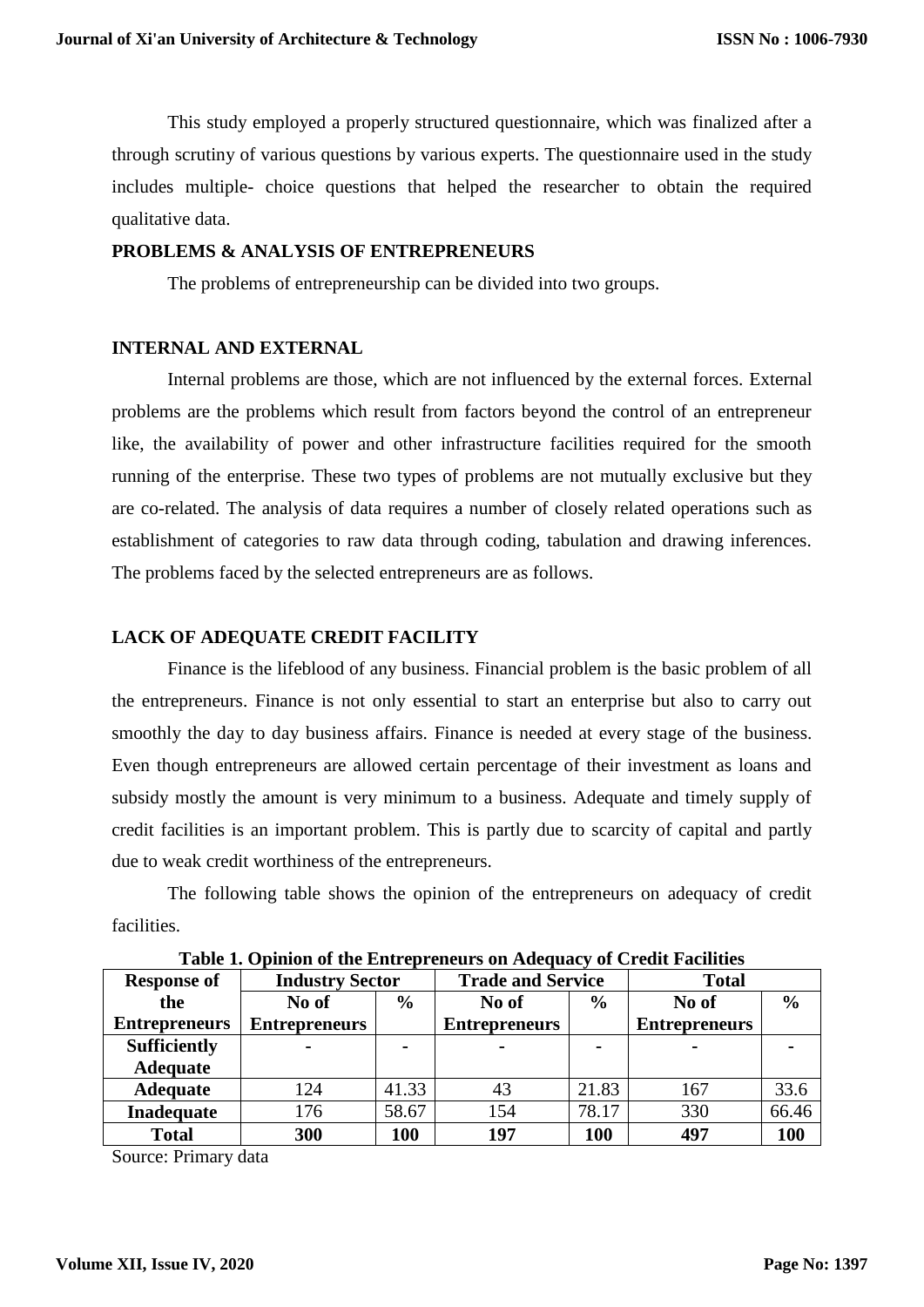The finance problem of lack of credit facilities faced by the entrepreneurs in the study area is shown in Table 1. Of the total entrepreneurs (497), 66.46 percent respondents have inadequate credit facilities and 33.6 percent respondents have adequate credit facilities of credit. Zero percent of these entrepreneurs have the opinion of sufficiently adequate. Therefore inadequacy of credit facilities is an important problems faced by the entrepreneurs in the study area.

#### **TIME TAKEN FOR THE DISBURSEMENT OF LOAN**

Capital is very essential at every stage of any business. The capital which is invested by the entrepreneurs may be of their own money or loan money. Mostly they arrange loan for their business. When they need money they may arrange for loans. So they must get loan money immediately but usually they find it very difficult to arrange for it, or after arranging in getting the loans. The loan applied for should be available as and when it is needed. Here the role of banks is very important. After being sponsored by the DIC the respective banks may take their own time for the sanction of loans. After sanctioning, they may take again time for the disbursement of loan.

| Time taken by<br>banks to | <b>Industry Sector</b>        |               | <b>Trade and Service</b>      |                          | <b>Total</b>                  |               |
|---------------------------|-------------------------------|---------------|-------------------------------|--------------------------|-------------------------------|---------------|
| <b>Disburse loan</b>      | No of<br><b>Entrepreneurs</b> | $\frac{6}{9}$ | No of<br><b>Entrepreneurs</b> | $\frac{6}{6}$            | No of<br><b>Entrepreneurs</b> | $\frac{0}{0}$ |
| Less than 1<br>month      | 31                            | 10.33         | 10                            | 5.07                     | 41                            | 8.25          |
| 1-3 Months                | 124                           | 41.33         | 72                            | 36.55                    | 196                           | 39.44         |
| 3-6 Months                | 47                            | 15.67         | 62                            | 31.47                    | 109                           | 21.93         |
| 6-9 Months                | 57                            | 19            | 39                            | 19.8                     | 96                            | 19.32         |
| 9-12 Months               | 41                            | 13.67         | 14                            | 7.11                     | 55                            | 11.06         |
| Above 12<br><b>Months</b> |                               |               |                               | $\overline{\phantom{0}}$ |                               |               |
| <b>Total</b>              | 300                           | 100           | 197                           | 100                      | 497                           | 100           |

**Table 2. Time Taken by the Banks to Disburse Loan**

Source: Primary data

Table 2 clearly shows that majority of respondents (39.44 percent) said that the time taken by the banks for the disbursement of loan is between 1-3 months. 21.93 percent respondents said that the banks take 3-6 months. 19.32 percent respondents said that the banks take 6-9 months 11.06 percent respondents said that the banks take 9-12 months. Only 8.25 percent of the respondents said that they have got the loans within 1 month.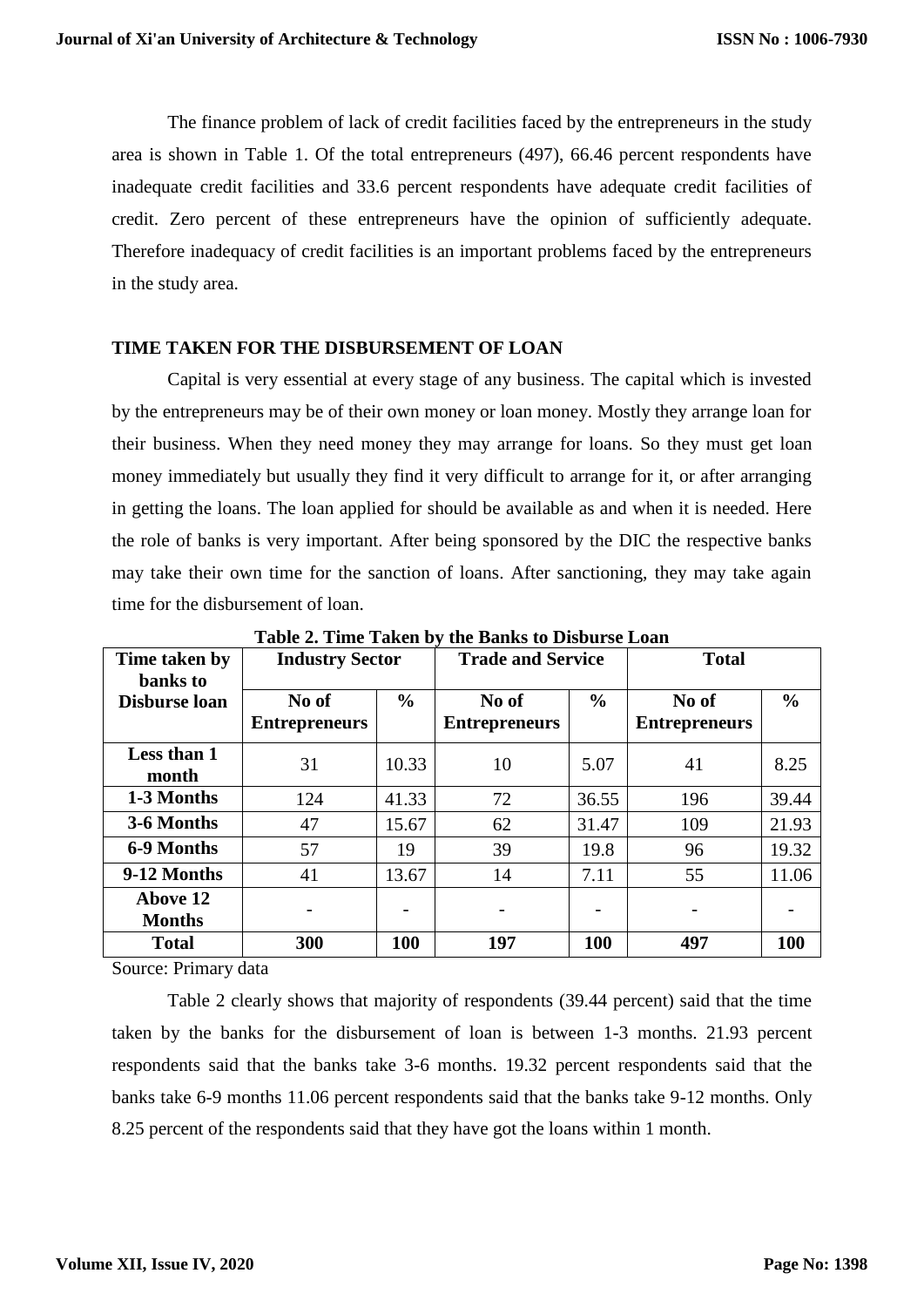Commonly the banks disburse the loan within 12 months ie one year, as months for the disbursement of loans. Anyhow 12 months may be considered as a long time for any businessman to get the loan amount. Therefore it is considered as a serious problem suffered by the entrepreneurs.

#### **MARKETING PROBLEMS**

The success of any enterprise depends as much on its production and marketing of the goods and services. In Kanyakumari District, markets are not properly organised, majority of the entrepreneurs are having marketing problems. In the absence of organised marketing, their products are compared unfavorably with the quality of the products of large scale units. They also fail to get adequate information about consumer's choice, taste and preferences of the types of product. This problem if continued, the entrepreneurs cannot exist in the market. Therefore it should be considered as a serious problem. Table 3 shows the marketing problems of entrepreneurs.

| <b>Basis of</b>    | <b>Industry Sector</b>   |               | <b>Trade and Service</b> |               | <b>Total</b>  |               |
|--------------------|--------------------------|---------------|--------------------------|---------------|---------------|---------------|
| <b>Marketing</b>   | No of                    | $\frac{6}{9}$ | No of                    | $\frac{6}{6}$ | No of         | $\frac{0}{0}$ |
|                    | entrepreneurs            |               | entrepreneurs            |               | entrepreneurs |               |
| <b>Retail sale</b> | 196                      | 65.34         | 102                      | 51.78         | 298           | 59.96         |
| <b>Wholesale</b>   | 52                       | 17.33         | 51                       | 25.89         | 103           | 20.72         |
| Over the           | $\overline{\phantom{0}}$ |               | 32                       | 16.24         | 32            | 6.44          |
| <b>Counter</b>     |                          |               |                          |               |               |               |
| <b>Any Other</b>   | 52                       | 17.33         | 12                       | 6.09          | 64            | 12.88         |
| <b>Total</b>       | 300                      | 100           | 197                      | 100           | 497           | 100           |

**Table 3. Basis of Marketing the Goods and Services of Entrepreneurial Activities**

#### **Source: Primary data**

Table 3 of the total entrepreneurs (497) 59.96 percent of the entrepreneurs felt the problem of retail sale. 20.72 percent of these entrepreneurs realized the problem of wholesale. 12.88 percent of the entrepreneurs realized the problem in some other ways. 6.44 percent of the entrepreneurs of trade and service sector felt the problem of marketing over the counter.

# **PROBLEMS OF FOLLOW-UP ASSISTANCE RECEIVED BY THE ENTREPRENEURS**

Entrepreneurs need various follow up assistance for the successful implementation of Entrepreneurship programme. The type of follow up assistance received by the respondents of study is given in table 6.7. They need many follow up Assistance like selecting the product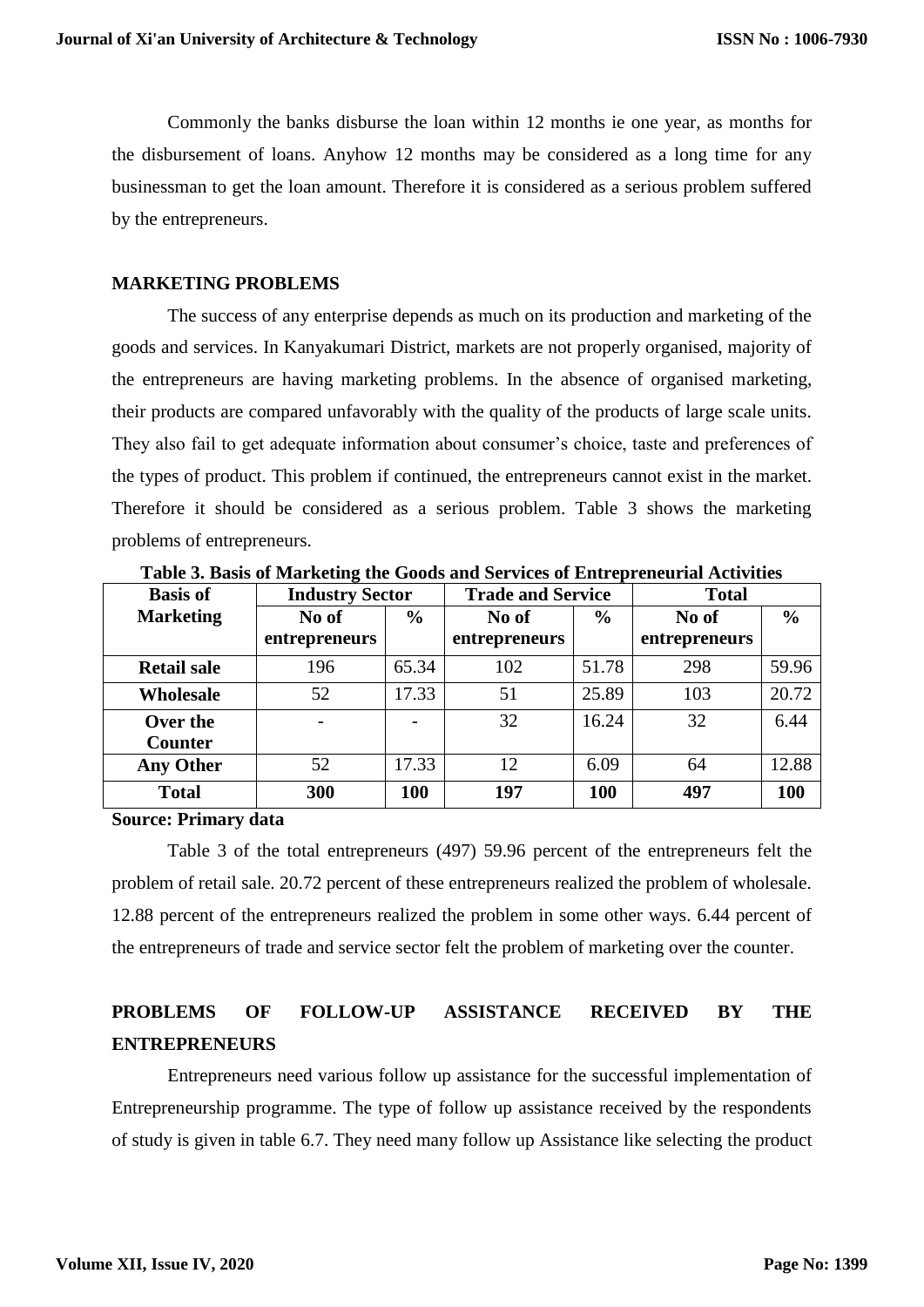to be produced, or service to be rendered, conducting market survey, acquiring machinery and raw materials and marketing.

| <b>Type of follow</b><br>up assistance                                         | <b>Industry Sector</b>        |               | <b>Trade and Service</b>      |               | <b>Total</b>                  |               |
|--------------------------------------------------------------------------------|-------------------------------|---------------|-------------------------------|---------------|-------------------------------|---------------|
| provided by<br>the DIC under<br><b>EDPs</b>                                    | No of<br><b>Entrepreneurs</b> | $\frac{0}{0}$ | No of<br><b>Entrepreneurs</b> | $\frac{0}{0}$ | No of<br><b>Entrepreneurs</b> | $\frac{0}{0}$ |
| <b>Preparing the</b><br><b>Project</b>                                         | 102                           | 34            | 75                            | 38.07         | 177                           | 35.61         |
| <b>Selecting</b><br>product to be<br>produced or<br>services to be<br>rendered | 32                            | 10.67         | 58                            | 29.45         | 90                            | 18.11         |
| Conducting<br><b>Market</b>                                                    | 52                            | 17.33         | 12                            | 6.09          | 64                            | 12.88         |
| <b>Acquiring</b><br>Machinery &<br><b>Raw Materials</b>                        | 57                            | 19            | 26                            | 13.19         | 83                            | 16.7          |
| <b>Marketing</b>                                                               | 57                            | 19            | 26                            | 13.19         | 83                            | 16.7          |
| <b>Total</b>                                                                   | 300                           | <b>100</b>    | 197                           | 100           | 497                           | <b>100</b>    |

**Table 4. Type of Follow-up Assistance Received by the Entrepreneurs from the DIC**

**Source: Primary data**

From the table 4, it is clear that 35.61 percent of the respondents find it very difficult to prepare the project. 12.88 percent of the entrepreneurs find it difficult to conduct market survey. 16.7 percent of the respondents find it difficult to acquire machinery and raw materials. 18.11 percent of the respondents find difficult in selection of product or service. Therefore, majority of the respondents are of the view that they find difficult in preparing project report or plan. Hence the major role of DIC must be in such a way to help them in the preparation of their project report. And they have to assist in all other fields also.

### **PROBLEMS DUE TO LACK OF EDUCATION**

Due to low educational qualifications, the entrepreneurs have to face problems in different aspects viz., dealing with banks and government officials, dealing with customers, dealing with taxation formalities etc. Since majority of the respondents belongs to the low educational qualification, it is really a notable problem. The table 5 shows the details of Problems faced by the Entrepreneurs due to Lack of Education.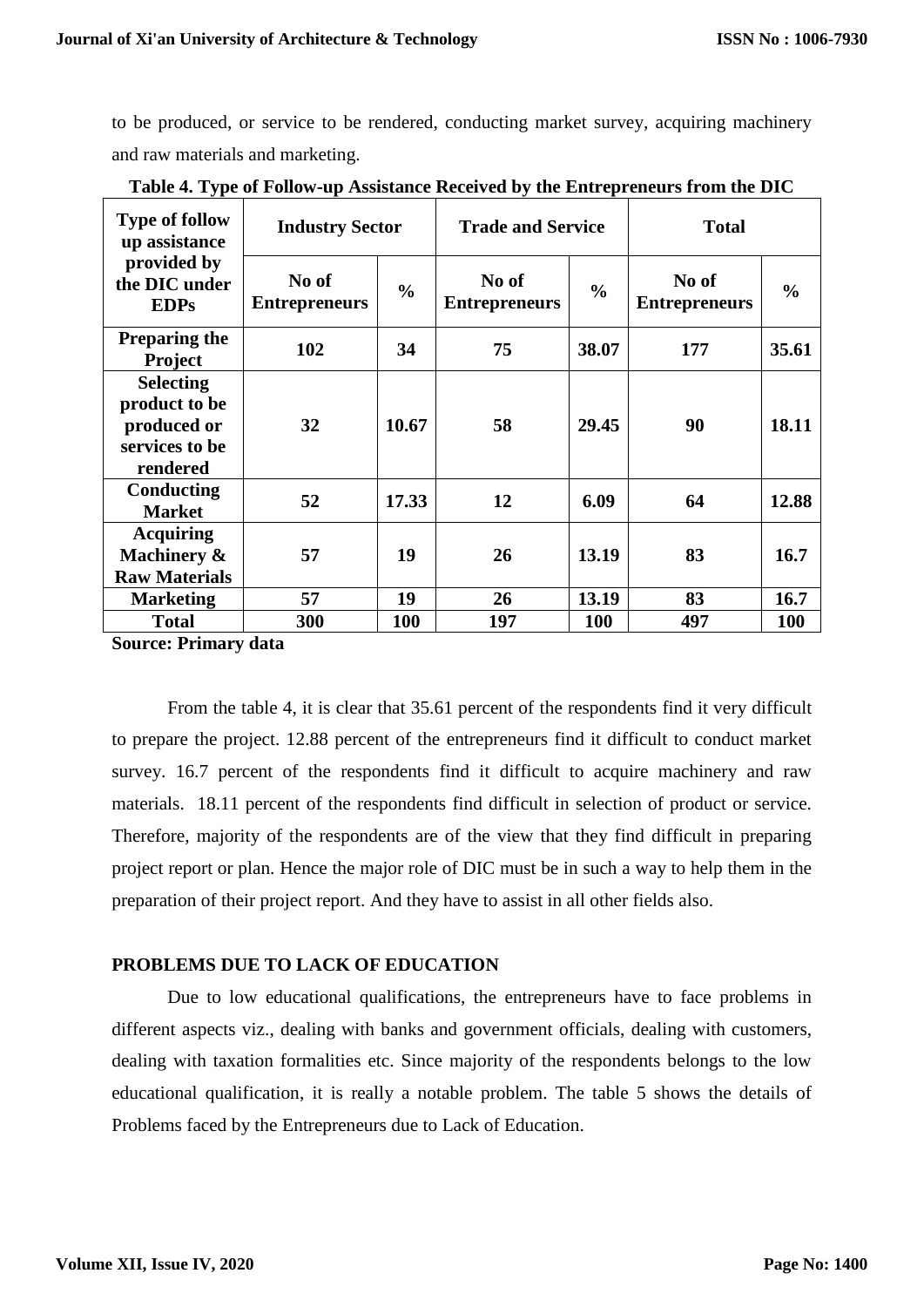|                                                                 | <b>Industry Sector</b>            |               |                               | <b>Trade and Service</b> |                               | <b>Total</b>  |  |
|-----------------------------------------------------------------|-----------------------------------|---------------|-------------------------------|--------------------------|-------------------------------|---------------|--|
| <b>Nature of</b><br><b>Problems</b>                             | No of<br><b>Entrepreneu</b><br>rs | $\frac{0}{0}$ | No of<br><b>Entrepreneurs</b> | $\frac{0}{0}$            | No of<br><b>Entrepreneurs</b> | $\frac{0}{0}$ |  |
| Dealing with the<br>customers                                   | 126                               | 42            | 75                            | 38.07                    | 201                           | 40.44         |  |
| Dealing with the<br>Government<br>officials and<br><b>banks</b> | 112                               | 37.33         | 95                            | 48.23                    | 207                           | 41.65         |  |
| Dealing with the<br>taxation<br>formalities                     | 62                                | 20.67         | 27                            | 13.7                     | 89                            | 17.91         |  |
| <b>Total</b>                                                    | 300                               | <b>100</b>    | 197                           | <b>100</b>               | 497                           | 100           |  |

**Table 5. Problems Due to Lack of Education**

#### **Source: Primary data**

Of the total entrepreneurs (497) in the study area, 41.65 percent of the respondents of these small sale industrial units are facing the problem of dealing with the government officials and banks due to lack of education. 40.44 percent of these entrepreneurs are facing the problems of dealing with the customers. 17.91 percent of the entrepreneurs are facing the problem of dealing with the taxation formalities. DIC must identify those beneficiaries with low level of education and help them in all the above fields. During the period of their training programme efforts may be taken to overcome it. Moreover, self- confidence also is created in the minds of such entrepreneurs at the time of their EDP- programme. Otherwise, it will become a great problem.

# **REPAYMENT PERIOD ALLOWED BY THE BANKS**

The entrepreneurs expect the repayment period of the loan must be reasonable. They must feel that they are being able to start repaying the amount form the profit earned out of business. They may be able to repay when they stay strongly in their own legs. The bank must give time for them. The opinion about the repayment period allowed by the banks is given in table 6

| <b>Opinion of the</b><br><b>Entrepreneurs</b> | <b>Industry Sector</b> |               | <b>Trade and Service</b> |               | <b>Total</b>         |               |
|-----------------------------------------------|------------------------|---------------|--------------------------|---------------|----------------------|---------------|
|                                               | No of                  | $\frac{6}{9}$ | No of                    | $\frac{6}{9}$ | No of                | $\frac{6}{9}$ |
|                                               | <b>Entrepreneurs</b>   |               | <b>Entrepreneurs</b>     |               | <b>Entrepreneurs</b> |               |
| <b>Reasonable</b>                             | l 50                   | 50            |                          | 61.42         |                      | 54.53         |
| <b>Not Reasonable</b>                         | 150                    | 50            | 76                       | 38.58         | 226                  | 45.47         |
| <b>Total</b>                                  | 300                    | <b>100</b>    | 197                      | 100           | 497                  | 100           |

**Table 6. Repayment Period Allowed by the Banks**

**Source: Primary data**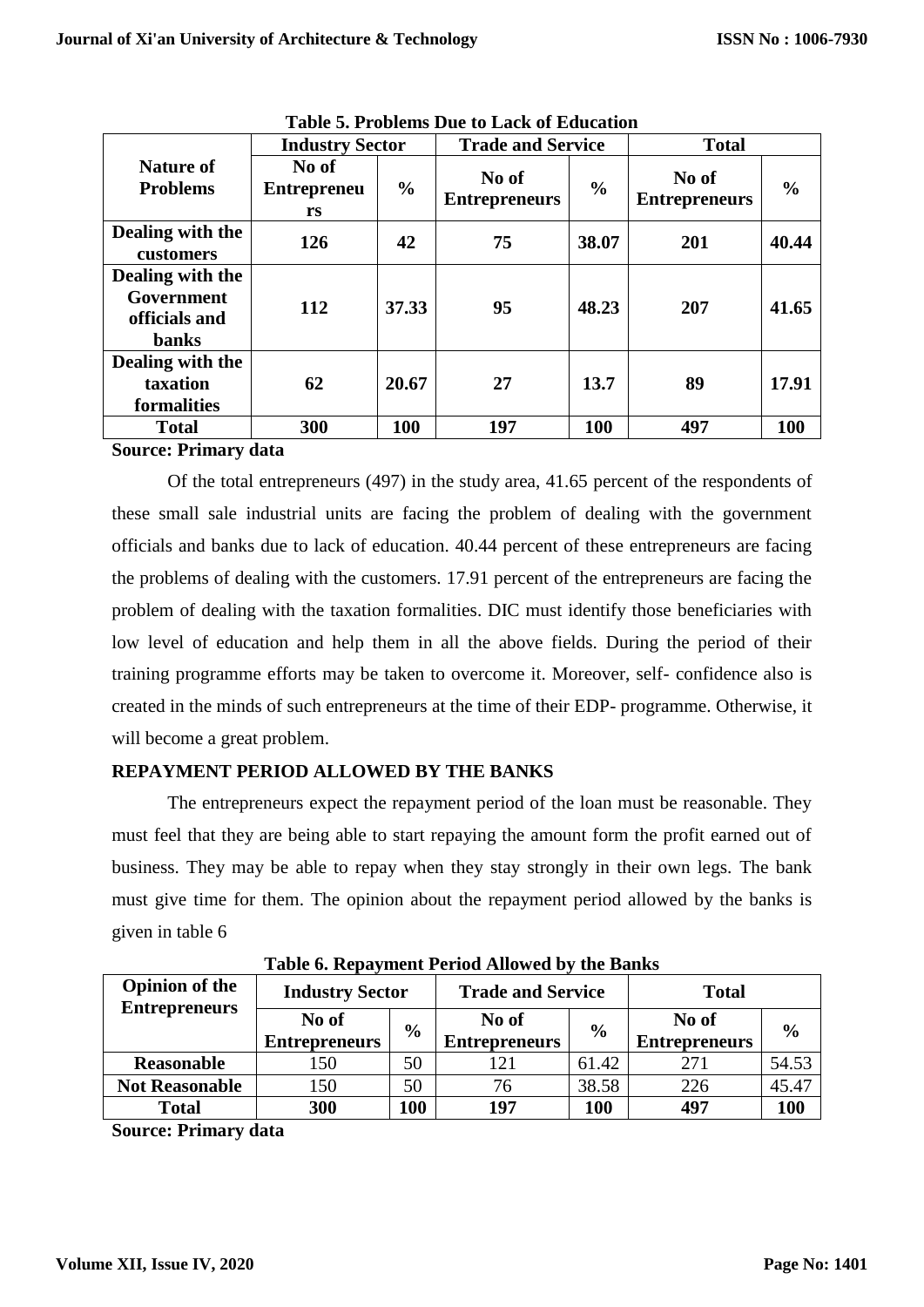The table 6 clearly shows that among 497 respondents, 271 respondents (54.53 percent) opinion that the repayment period allowed by the banks is reasonable. The remaining 226 respondents (45.47 percent) opinion that the repayment period allowed by the banks is not reasonable. It is inferred that the majority of the respondents are of the view that the repayment period is reasonable. It is not enough. All the entrepreneurs who avail the loans should feel so. Hence the grounds of their arguments must be traced out and resolved. Otherwise, it will become a tedious problem against the repayment of loans.

### **RATE OF INTEREST CHARGED BY BANKS**

Every body likes to get a loan at very low interest rate. Nobody is an exception to this wish. Banks charge interest to the borrowers and it pays its savers for keeping money in an account. The following table 7 shows idea about the rate of interest charged, by banks for the loans.

| <b>Opinion of the</b><br><b>Entrepreneurs</b> | <b>Industry Sector</b>        |               | <b>Trade and Service</b>      |               | <b>Total</b>                  |               |
|-----------------------------------------------|-------------------------------|---------------|-------------------------------|---------------|-------------------------------|---------------|
|                                               | No of<br><b>Entrepreneurs</b> | $\frac{6}{6}$ | No of<br><b>Entrepreneurs</b> | $\frac{6}{6}$ | No of<br><b>Entrepreneurs</b> | $\frac{6}{6}$ |
| <b>Too High</b>                               | 85                            | 28.33         | 27                            | 13.71         | 112                           | 22.54         |
| <b>High</b>                                   | 157                           | 52.33         | 123                           | 62.44         | 280                           | 56.34         |
| <b>Justified</b>                              | 58                            | 19.34         | 47                            | 21.32         | 105                           | 21.13         |
| <b>Total</b>                                  | 300                           | <b>100</b>    | 197                           | 100           | 497                           | <b>100</b>    |

**Table 7. Rate of Interest Charged by Banks**

**Source: Primary data**

The interest rate problem faced by the entrepreneurs in the study area is shown in table 7 of the total entrepreneurs (497) in the study area, 56.34 percent of the respondents are facing the problem of high rate of interest, 22.54 percent of the entrepreneurs are facing the problem of too high rate of interest, 21.13 percent of these entrepreneurs are feeling the rate of interest is justified. The rate of interest is also a problem for them.

# **LEGAL AND PROCEDURAL FORMALITIES TO BE OBSERVED IN GETTING A BANK.**

A study "Problems of small industries in Andrapradesh" has found that there is a delay in the disbursement of the loans due to the existence of procedural delays and instances of tangible securities.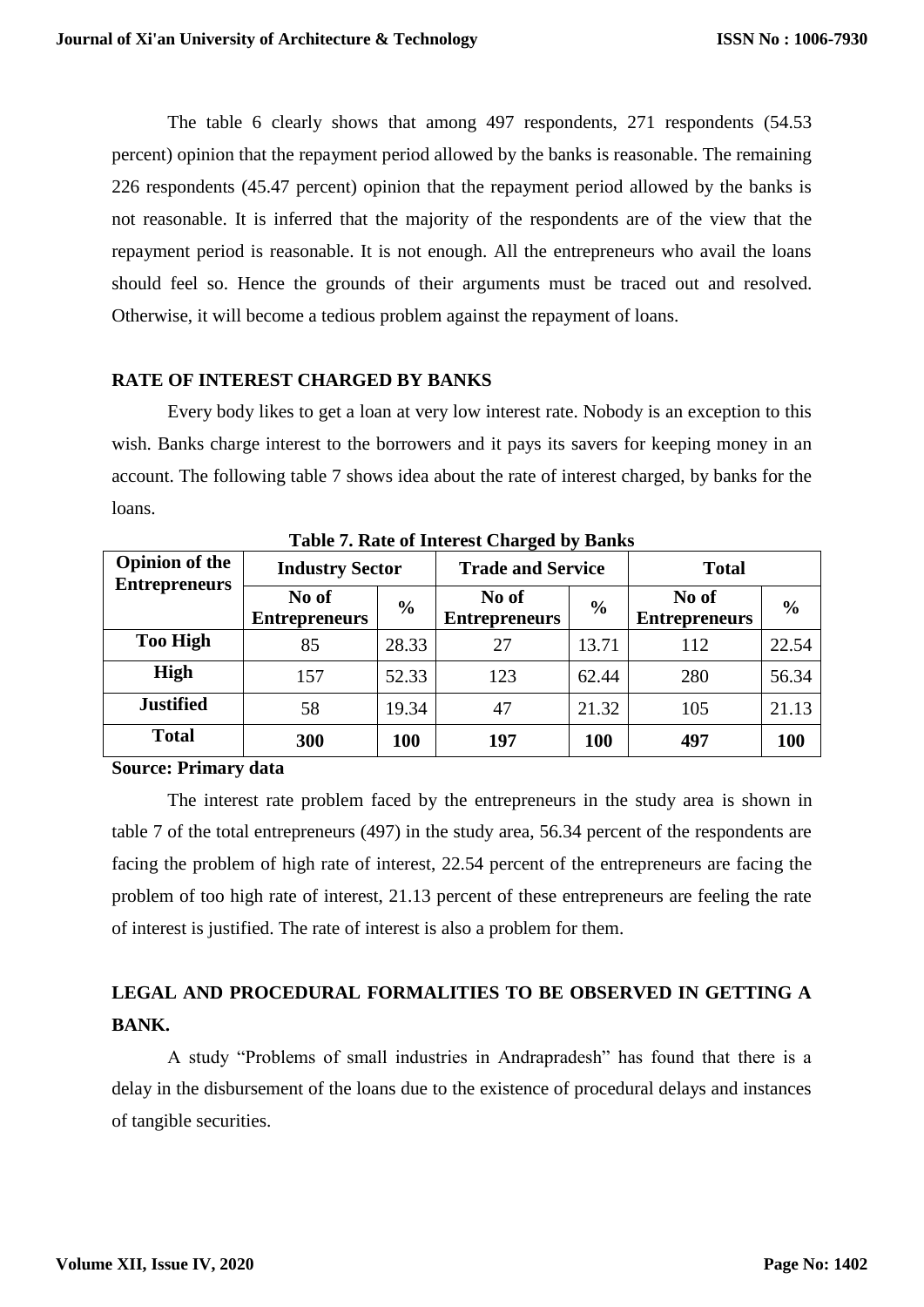Legal and Procedural Formalities are the important elements in any business function. In the opinion of the entrepreneurs about the legal and procedural formalities to be followed in getting a bank for the loan are many and very strict. Table 8 shows that the legal and procedural; formalities to be observed in getting bank. Usually the applicant entrepreneurs should suggest their nearby banker.

| <b>Opinion of the</b> | <b>Industry Sector</b>        |               | <b>Trade and Service</b>      |               | <b>Total</b>                  |               |
|-----------------------|-------------------------------|---------------|-------------------------------|---------------|-------------------------------|---------------|
| <b>Entrepreneurs</b>  | No of<br><b>Entrepreneurs</b> | $\frac{6}{6}$ | No of<br><b>Entrepreneurs</b> | $\frac{6}{6}$ | No of<br><b>Entrepreneurs</b> | $\frac{0}{0}$ |
| <b>Simple</b>         | 15                            | 5             | 44                            | 22.34         | 59                            | 11.88         |
| <b>Complicated</b>    | 178                           | 59.33         | 99                            | 50.25         | 277                           | 55.73         |
| <b>Rigid</b>          | 107                           | 35.67         | 54                            | 27.41         | 161                           | 32.39         |
| <b>Total</b>          | 300                           | <b>100</b>    | 197                           | <b>100</b>    | 497                           | 100           |

**Table 8. Legal and Procedural Formalities to be observed in Getting a Bank**

**Source: Primary data**

Table 8 clearly exhibits the opinion the entrepreneurs related to the legal and procedural. Formalities to be observed in getting a bank by the entrepreneurs in the study area, of the total entrepreneurs (497) in the study area, majority (n=277), 55.73 percent of the entrepreneurs opine that they had to complete very complicated legal and procedural formalities in getting bank for loans.  $(n=161)$ , 32.39 percent of them exhibits the opinion that the formalities are very rigid. The remaining (n=59) 11.88 percent respondents say the formalities are simple. Therefore it is also considered as a main problem faced by entrepreneurs.

# **PROBLEMS OF ENTREPRENEURS (FRIED MAN'S RANK)**

| <b>Table 9. Problems of Entrepreneurs</b> |                               |                         |  |  |  |  |
|-------------------------------------------|-------------------------------|-------------------------|--|--|--|--|
| <b>Problems of Entrepreneurs</b>          | <b>Fried Man's Mean Value</b> | <b>Fried Man's Rank</b> |  |  |  |  |
| Adequacy of Credit facilities             | 4.40                          |                         |  |  |  |  |
| Time limit                                | 4.59                          |                         |  |  |  |  |
| Marketing problems                        | 4.41                          |                         |  |  |  |  |
| Follow up assistance                      | 4.57                          |                         |  |  |  |  |
| <b>Lack of Education</b>                  | 4.35                          |                         |  |  |  |  |
| Repayment                                 | 4.66                          |                         |  |  |  |  |
| Rate of Interest                          | 4.37                          |                         |  |  |  |  |
| Legal & Procedural Formalities            | 4.65                          |                         |  |  |  |  |

#### **Source: Primary data**

Table 8 reveals that repayment is the major problem of Entrepreneurs and the second important is legal & procedural formalities, since those variables occupies the first and second ranks, whereas the last two ranks seventh and eighth are occupied by rate of interest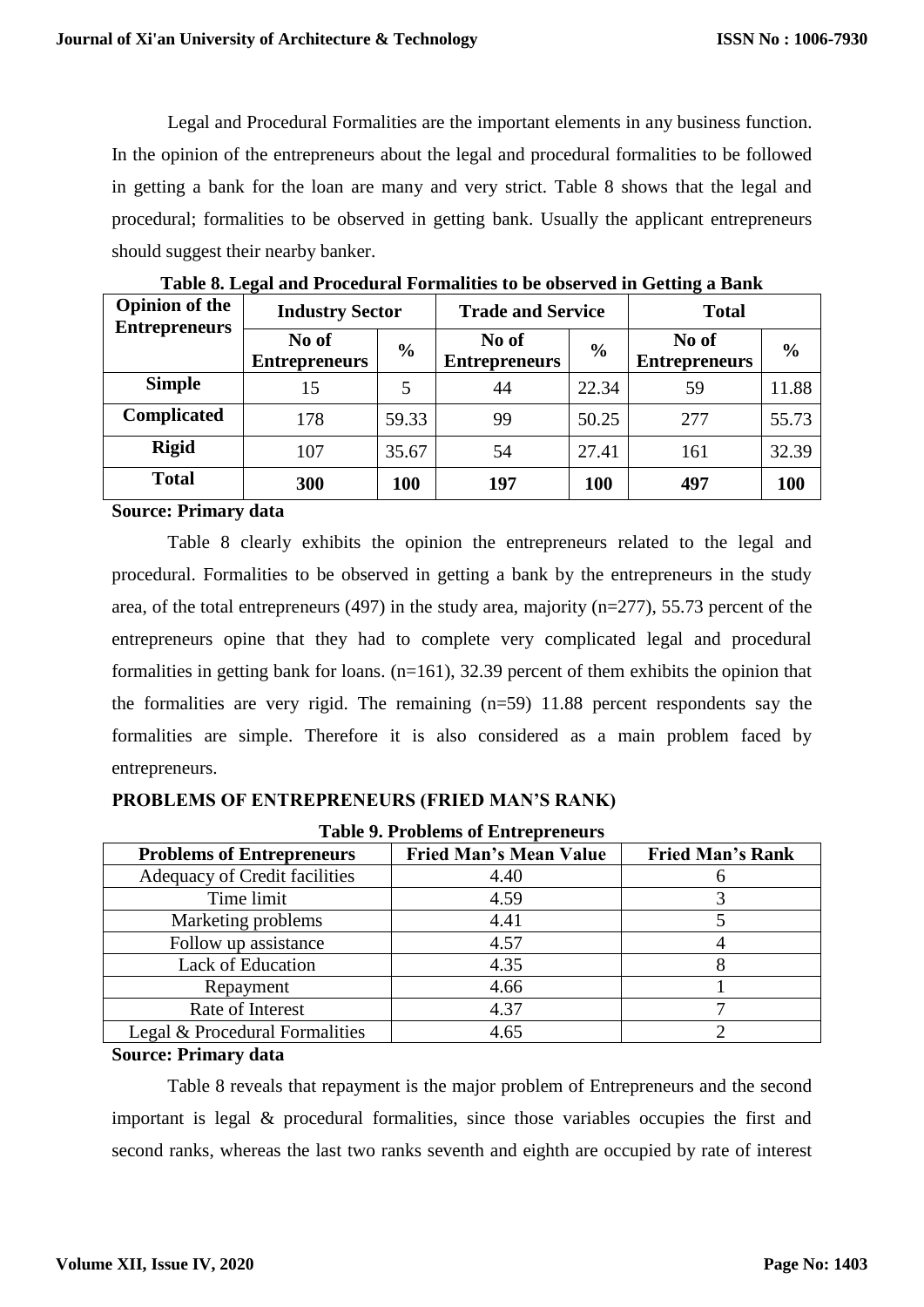and lack of education respectively. As per the negative impact of these problems in their business it has been ranked by the respondents.

## **SUGGESTIONS**

Based on the findings of the study and the personal conceptions the researcher has given the following suggestions. It provides

- Suggestions to DIC
- Suggestions to the Entrepreneurs

### **SUGGESTION TO DIC**

- The various formalities and document to be produced are the great problems regarding Government institutions. DIC is not an exception to this. All these rules may be little bit liberalized, that may enable to increase the number of entrepreneurs in the districts. The credit facilities and subsidy allowed may be adequate for the entrepreneurs for their venture. It will help them to sustain in the field successfully.
- Assistance in all fields needed in the process of entrepreneurship must be provided to the entrepreneurs.
- DIC must make arrangements for the purchase of scarce raw materials and machineries to the entrepreneurs, which will be of great help to them.

### **SUGGESTION TO THE ENTREPRENEURS**

The entrepreneurs should also consider certain points which the DIC officials felt as constraints against them.

- The entrepreneurs, after getting the loans, must realize their responsibility of repayment. They must confirm, they remit the installments correctly taking as their unwritten duty.
- $\cdot \cdot$  The entrepreneurs should not misuse the assistances received from the DIC.
- The entrepreneurs should take this DIC loan as a boon and be thankful to the DIC. That intention can alone make them work hard and enhance their earnings and to repay the loans.